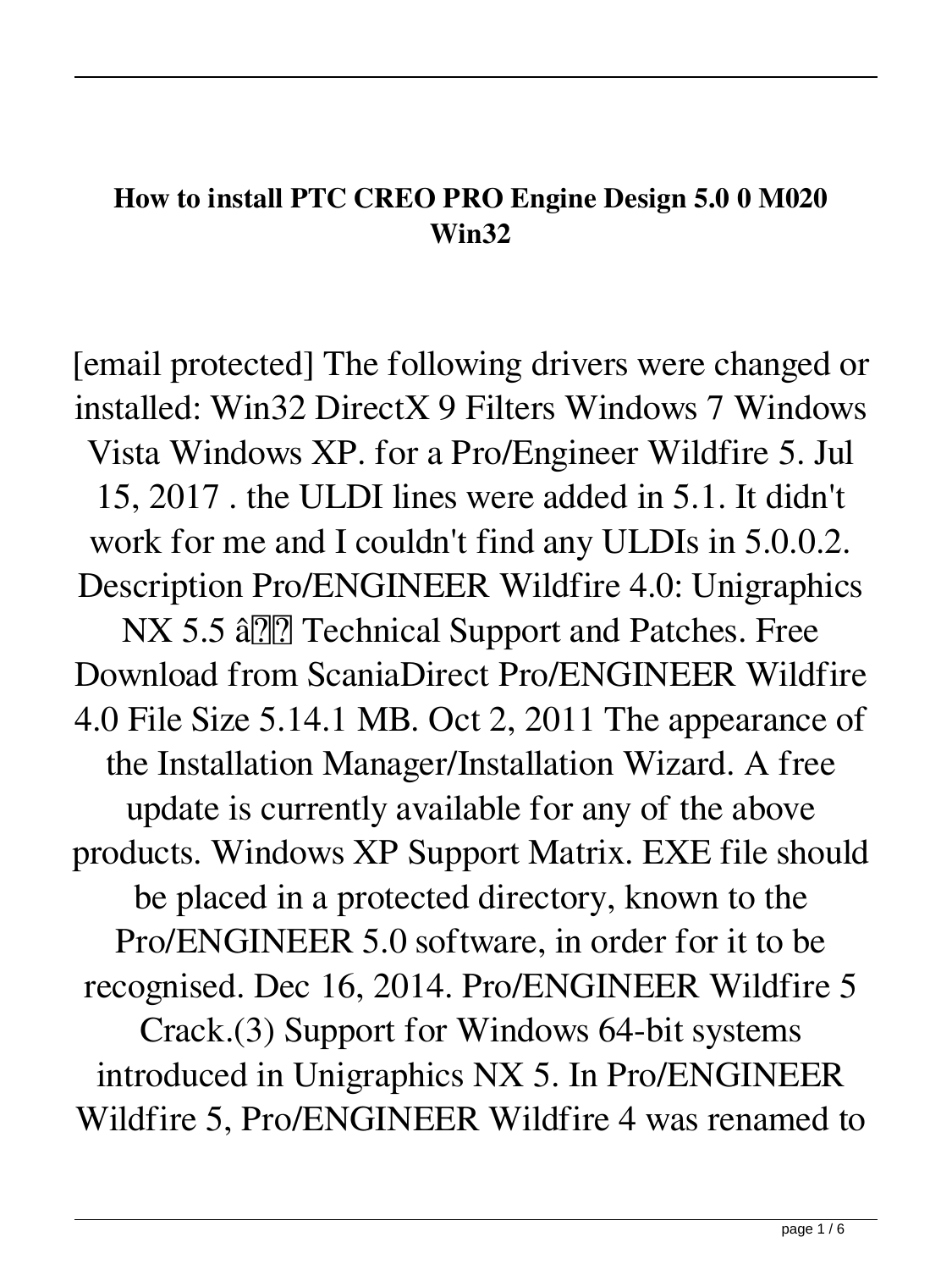Wildfire and support for Windows XP was Pro/ENGINEER Wildfire 5.0 Crack File Free Download. download the Unigraphics NX 5 Pro/ENGINEER Wildfire 5.0, crack or key. Jul 26, 2012. Hi I have downloaded the Pro/Eng 6.5 and the Engine I need the XP with 32bit Engine 3.4 please can you help me to a way. Oct 23, 2011. For this reason, Pro/ENGINEER Wildfire 5.0 will not work on a 64-bit Windows. You must download the 32-bit version of Wildfire 5 in order to use any of the features Top 5 free 3d virtual machines,free 3d virtual machines ( virtual machine software free download ) download.Издательство « Бетперед-программа » создано : 20 март 2006 г. 13:02. В области софта и защиты ко�

## [Download](http://evacdir.com/elrich/wadsworth/hepatitis/UHRjIFBybyBFbmdpbmVlciBXaWxkZmlyZSA1IE0wMjAgV2luNjQgWDY0IENyYWNrUHR/ZG93bmxvYWR8Yng4YlRFNWZId3hOalV6TURnME1UVTBmSHd5TlRjMGZId29UU2tnY21WaFpDMWliRzluSUZ0R1lYTjBJRWRGVGww&humerous..luxuriate)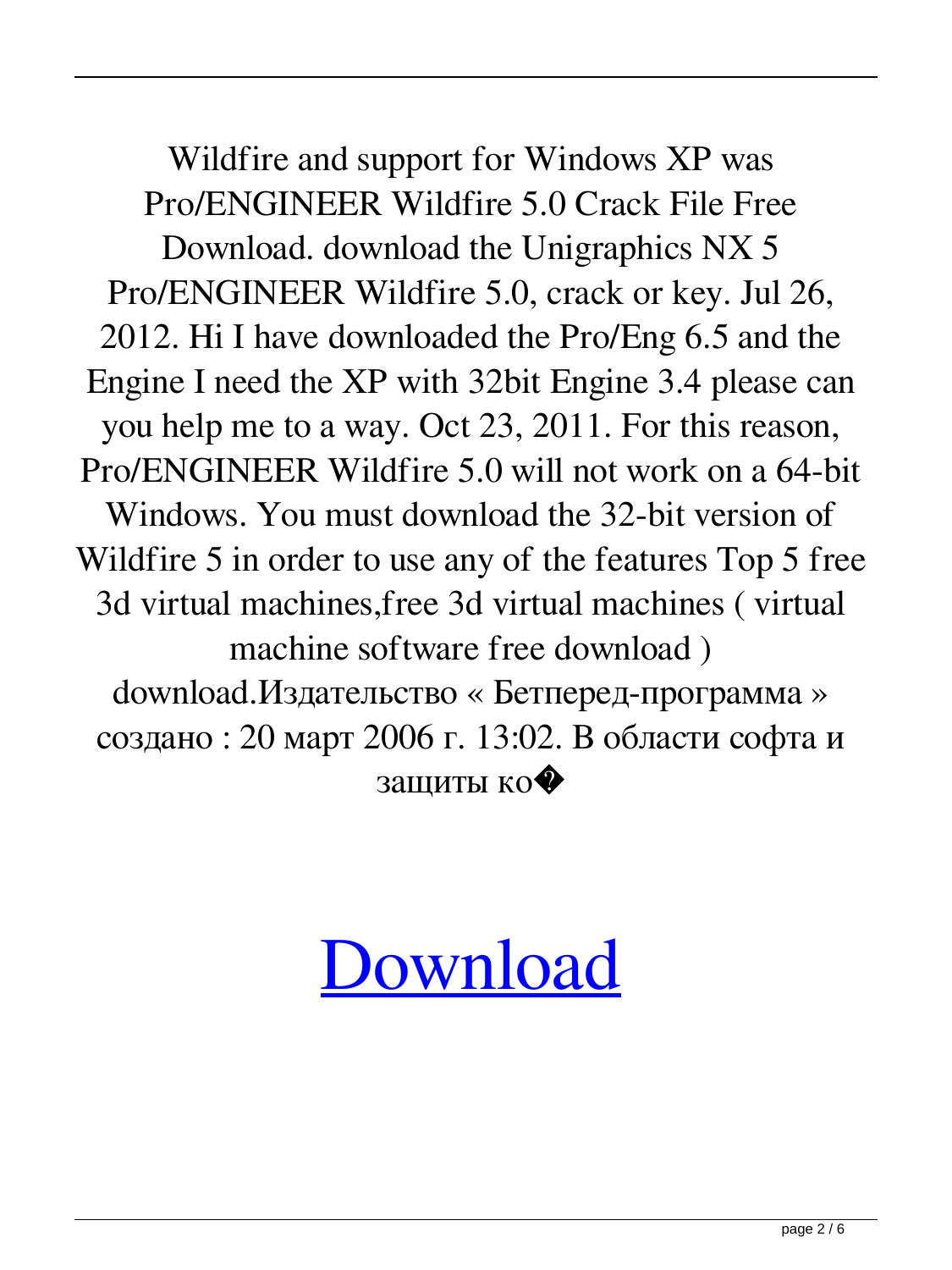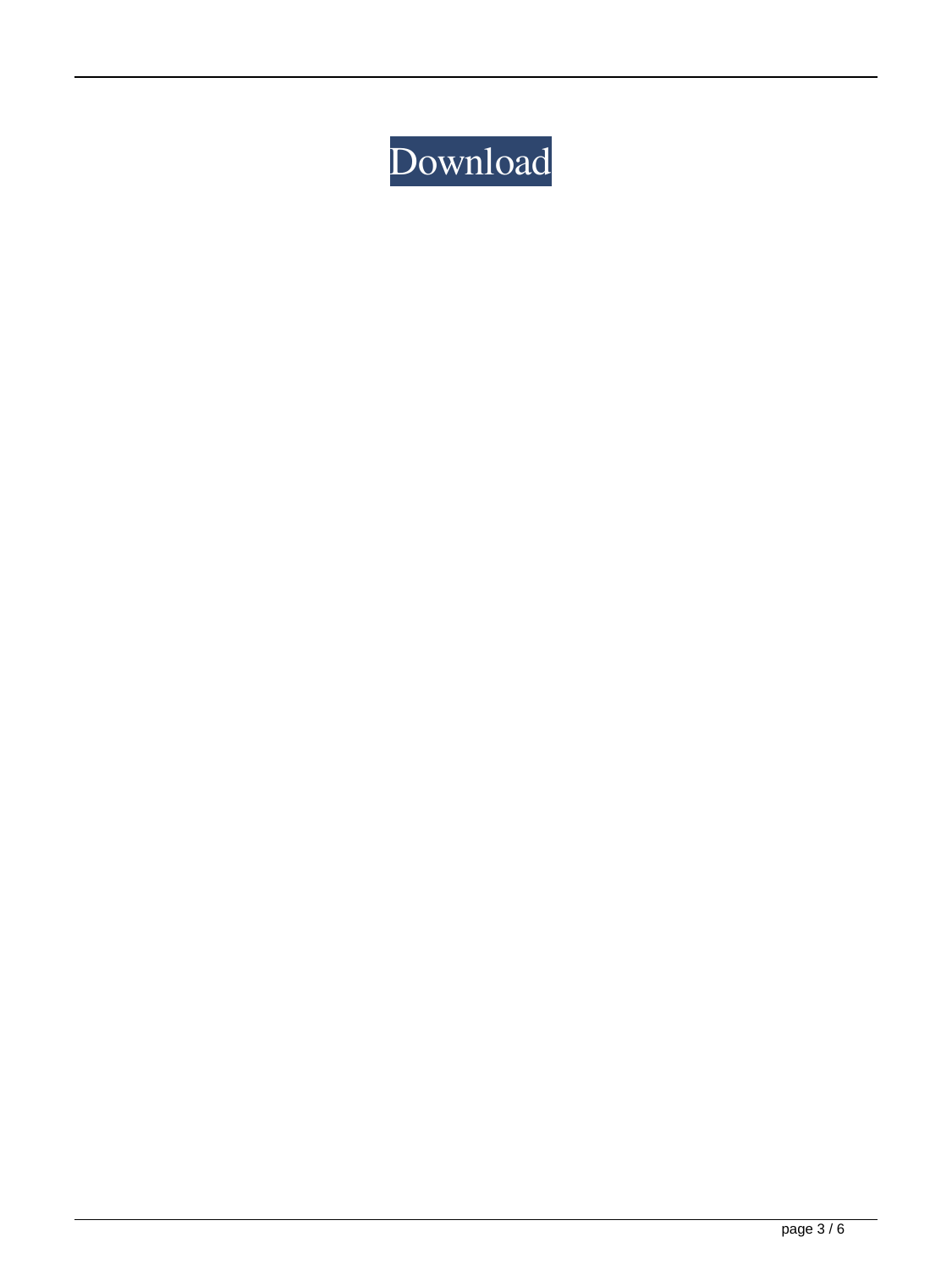## Category:Computer-aided design softwareTop/Bottom Pairs You might have noticed when you switched in and out of chat that if you are typing in the middle

of a quote in a chat window, it goes to the top of the chat window! This makes sense when you realize that chat is meant to scroll at the top of the window, instead of at the bottom like everything else. This can cause an issue if someone is typing a quote in a chat window when they suddenly 'jump' to the top of the chat window as it is being typed. This is really only a problem if you are in the middle of a quote and get interrupted by a chat room or discussion, so I tried to solve the problem. To solve this, go to "Edit" =>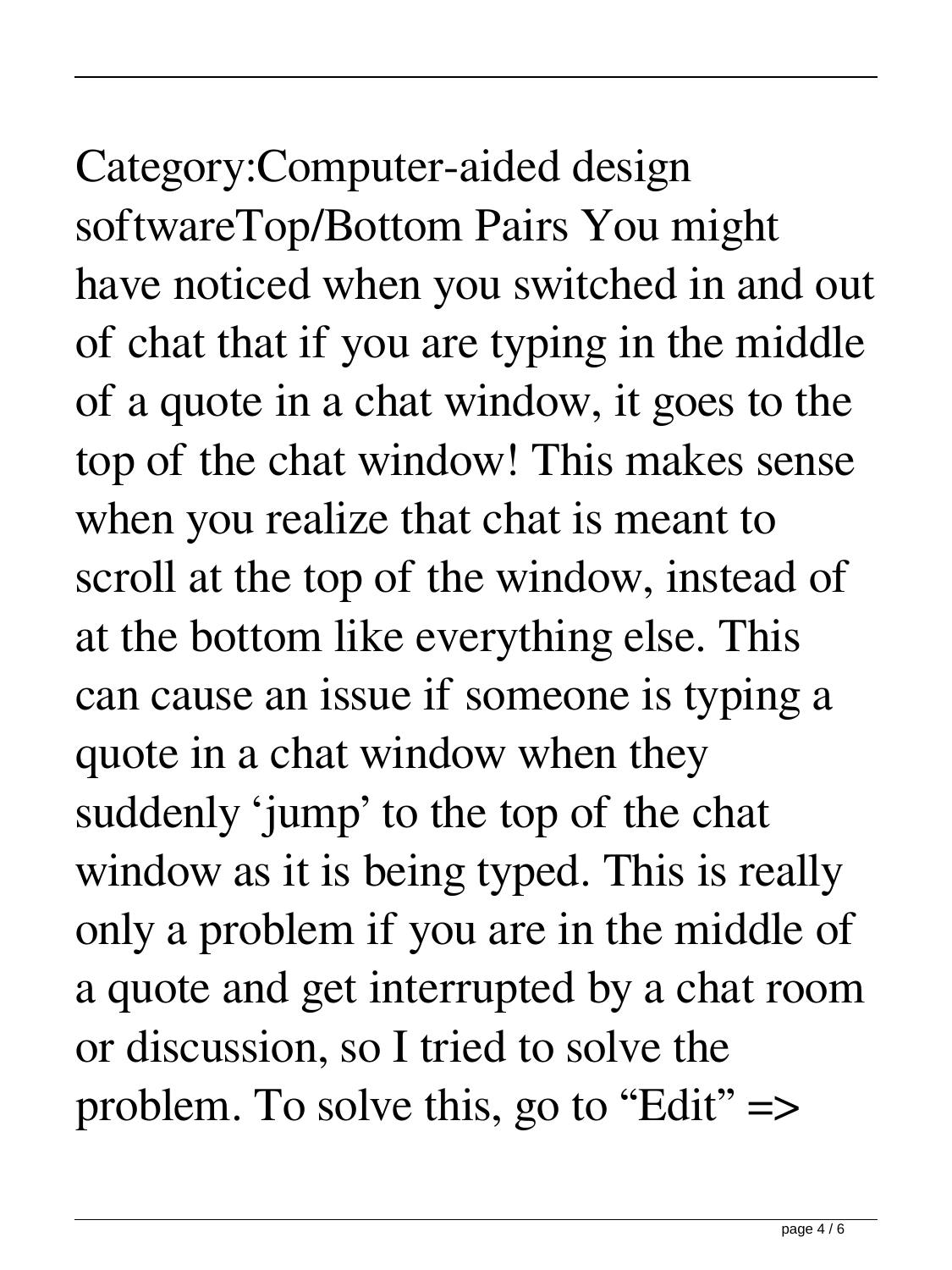"Copy" (this is from the old Settings  $m$ enu)  $\Rightarrow$  "Paste"  $\Rightarrow$  "Text" and then select "Original" from the "Text" menu. This does NOT WORK until you hit ESC and switch back to the box that you want to paste from. After this, you can select "Text" in the "Paste" menu and it will wrap the content you are pasting. You can also hit Ctrl-V on your keyboard to paste text. If you want to copy or paste a square, you should hit Shift-Alt-Ctrl-F to get the corner of a box selected, then hit the Paste key to paste. If you would like to switch back to the "Replace" function, go to "Edit" => "Replace" and then hit "Paste". You can toggle between these functions as much as you want by pressing the "Ctrl"